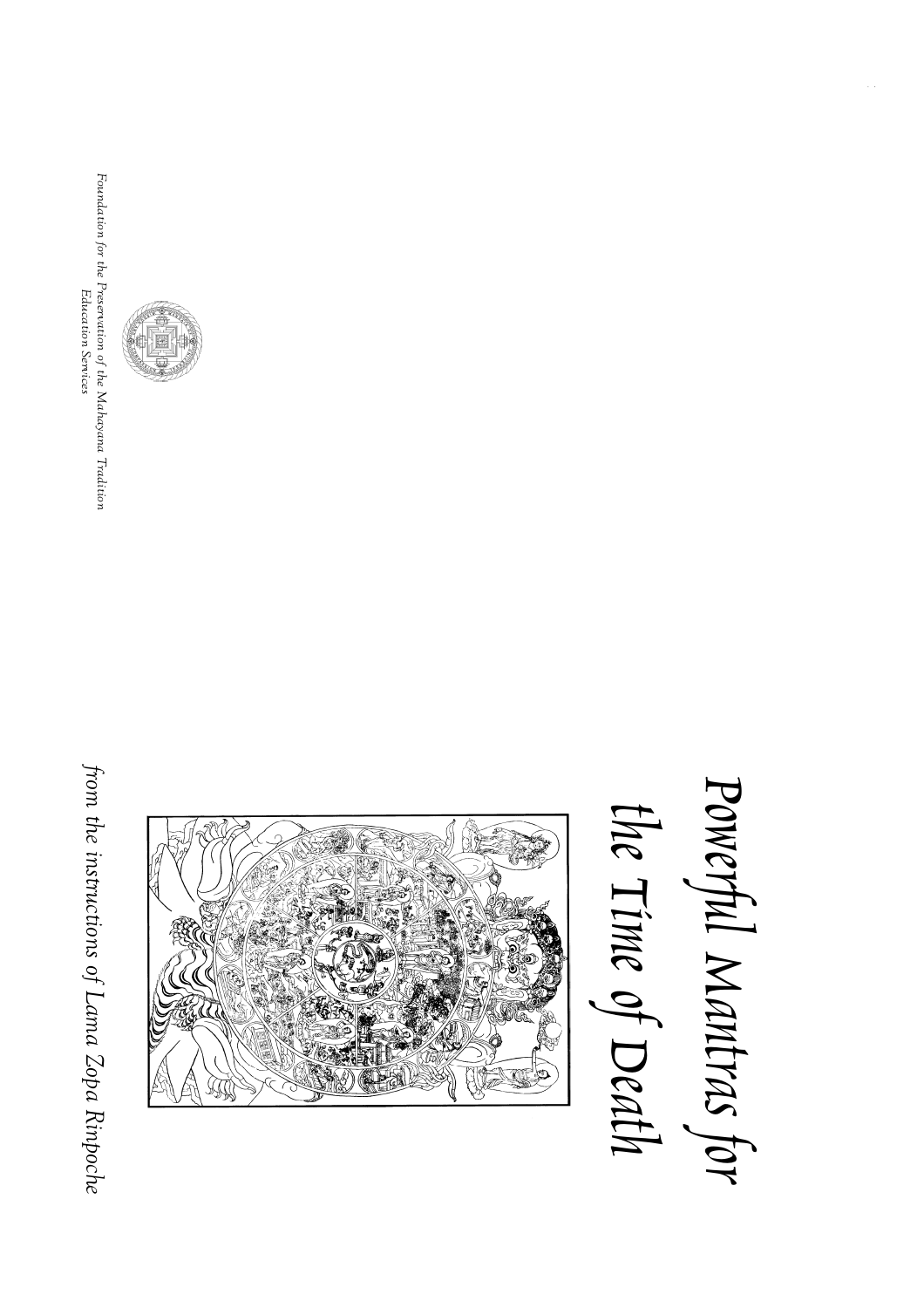| The powerful purifying mantras to place on the body of one whos is dying<br>けんちゅう きょうどう<br>લકો (એવા) અહીંનું પ્રજ્ઞાન (માર્ક તે કે દેશ કે તે કેટલા જોઇ ભેટક સ્ટરસ્ટાઇ) બુર્ગ તમે બોર્કનું એવા વર્ષના ભાગ<br>આ મિગમ માર્ગ એક જીવાનો પૈક્ષિયમાં ગીમમાં આવે છે જો હોય કર્યા અને મુખ્ય માર્ગ મળે મુખ્ય તેને માર્ગ જો કર્યો છે<br><b>PARTIE CONTRACTOR CARDINAL CONTRACTOR CONTRACTOR CONTRACTOR CONTRACTOR CONTRACTOR CONTRACTOR CONTRACTOR CONTRACTOR CONTRACTOR CONTRACTOR CONTRACTOR CONTRACTOR CONTRACTOR CONTRACTOR CONTRACTOR CONTRACTOR CONTRACTOR CONTRAC</b><br>CONTRACTOR OF THE ANGELES AND THE | Foundation for the Preservation of the Mahayana Tradition<br>Email: materials@fpmt.org<br>Taos, New Mexico 87571<br>Tel: 1(505)758-7766<br>125B La Posta Road<br>Education Services<br>$\mathbb{S}^4$ | All rights reserved.<br>$\ensuremath{\mathbb{Q}}$ FPMT, Inc                                                     | individuals who are dying or have died. They can also be laid on the body<br>rebirth in the next life.<br>immensely to have a peaceful death and to find a beneficial higher<br>of someone who is dying or has died and will benefit that person<br>The powerful mantras contained in this booklet can be recited to benefit                                                                                                                 | Z<br>Powerful Mantras for the Time of Death                                             |
|--------------------------------------------------------------------------------------------------------------------------------------------------------------------------------------------------------------------------------------------------------------------------------------------------------------------------------------------------------------------------------------------------------------------------------------------------------------------------------------------------------------------------------------------------------------------------------------------------------|-------------------------------------------------------------------------------------------------------------------------------------------------------------------------------------------------------|-----------------------------------------------------------------------------------------------------------------|----------------------------------------------------------------------------------------------------------------------------------------------------------------------------------------------------------------------------------------------------------------------------------------------------------------------------------------------------------------------------------------------------------------------------------------------|-----------------------------------------------------------------------------------------|
| <b>PHYAS PAPINS INOM INOM NO</b><br>Close heart mantra<br>१४ में अंवें संबंधन पूर्व                                                                                                                                                                                                                                                                                                                                                                                                                                                                                                                    | OM MOHI MOHI MAHA MOHI SVAHA<br>Heart mantra<br>こうばんだい きょうこう<br>الأحمار العَبْدِينَ وَالْتَجْرِينَ الْمَعْرِينَ وَالْتَجْرِينَ وَإِلَيْهِ الْمَحْمَلِينَ                                              | Mi帆心,Mi帆心,Mi以爪心 一 Mi帆心的mi化儿心<br>如:从这位,如:如:从,如:从:吸:从:@:唑:鱼:以:?<br>F.B.f3rgrqrqr7jpry11.hrml.hrgrqrqrqrqrqmrgr.hr | SHAKYAMUNIYE / TATHAGATAYA / ARHATE SAMYAKSAM<br>AJITAÑCHAYA HA RA HA RA MAITRI AVALOKITE KARA KARA<br>MAHA BODHLSVAHA<br>BIJA SMARA SMARA AHSMA KAM SAMAYA BODHI BODHI<br>MAHA SAMAYA SIDDHI BHARA BHARA MAHA BODHI MANDA<br>BUDDHAYA / TADYATHA / OM AJITE AJITE APARAJITE .<br>NAMO RATNA TRAYAYA / NAMO BHAGAVATE<br>Mantra of Maitreya Buddha's promise<br>ेखा  वॅ.सॅ.रङ्ग्रं पुराण वॅ.सॅ.स्.प्'स'न्युणुखे<br>1)以应上以互一员代心,坚定性,公顺互一反的一家; | $\Xi$<br>Mantras of Buddha Maitreya's promise<br>Powerful Mantras for the Time of Death |

11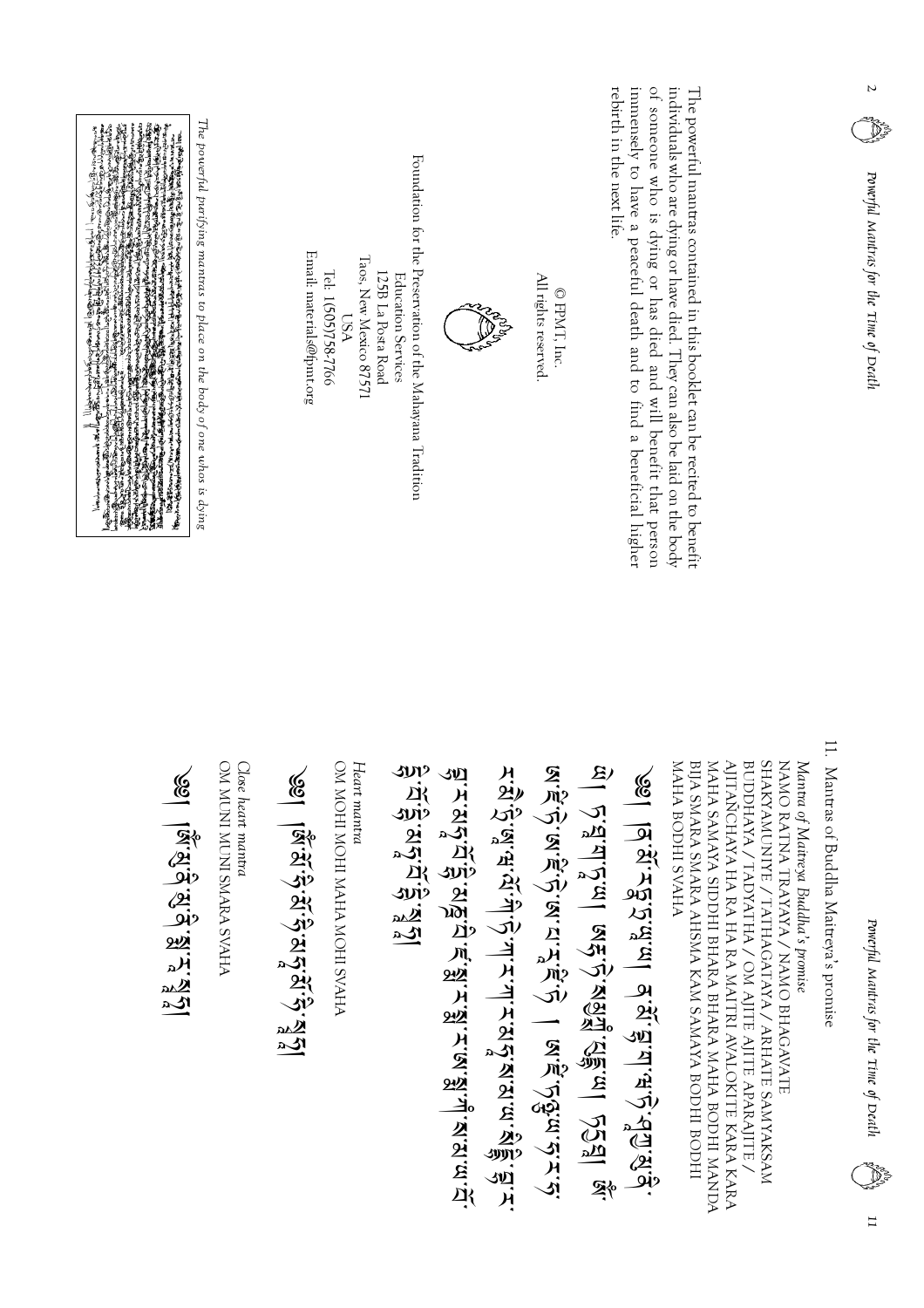|                                                                                                                                                                                                                                                                                                                                |                                                                                                                                                                                                                                                                                                                                                                                            |                                                                                                                                                                                                                                                                                                                                                                                                                                                                                   | $\circ$                   | $\overline{c}$                         |
|--------------------------------------------------------------------------------------------------------------------------------------------------------------------------------------------------------------------------------------------------------------------------------------------------------------------------------|--------------------------------------------------------------------------------------------------------------------------------------------------------------------------------------------------------------------------------------------------------------------------------------------------------------------------------------------------------------------------------------------|-----------------------------------------------------------------------------------------------------------------------------------------------------------------------------------------------------------------------------------------------------------------------------------------------------------------------------------------------------------------------------------------------------------------------------------------------------------------------------------|---------------------------|----------------------------------------|
|                                                                                                                                                                                                                                                                                                                                |                                                                                                                                                                                                                                                                                                                                                                                            |                                                                                                                                                                                                                                                                                                                                                                                                                                                                                   |                           | Canada<br>Canada                       |
| 10. Stainless Beam mantra (2)<br>NAMA NAWA NAWA TINAM / TATHAGATA GAM GANAM DIWA<br>RI / CHARI NI CHARI / MORI GORI CHALA WARI SVAHA<br>DRA NAMA / KOTINI YUTA SHATA SAHA SVANAM / OM BO BO<br>5、功前后,一些为其为后直直为"盗道一<br>公山ふど」 半かいないよう きょうじょう 愛知(出り)<br>৩९   वॅंट्राঃ वॅ <sup>:</sup> य`वॅ'य`फें'वैं  फ्रंघ्'फ़्'यैं'व त्रिं'वे द | (1997年) 1996年12月19日,1998年12月12日,1997年12月12日,1997年12月12日,1997年12月12日,1997年12月12日,1997年12月12日,1997年12月<br><u>देश प्रसार्थ हैं। ब्रिश व्यक्त के प्रदान प्रसार्थ करने हैं।</u><br>ৰী জ'ন্ট্ৰন্ট্ৰেল। ব'ম'ল্ল'ন্দ্ৰ' জ্যুন্ন'ন্দ্ৰ'<br>A'm'5'a'i a'片必(御)你)3'S'S'S'a'a'i<br>A'M'(S'A'A'A') AH S'A'()'A'A'(S'A') A' A'()'A') A'()<br>७७१  त्रध्वेर्वन् । स्थान्धंद्रां संस्वनं येन्द्रं संस्वनं । | SAMHARA SAMHARA / SARVA TATHAGATA BIRYA BA LE NA<br>PRATI SAMHARA AYU SARA SARA / SARVA TATHAGATA SAMAYA/<br>NAMA SAPTANAM / SAMYAKSAM BUDDHA KOTINÄN<br>NAMO BHAGAVATE / AMRITA AH YU SHASYA / TATHAGATA SYA /<br>OM SARVA TATHAGATA SHUDDHI / AH YUR BISHODHANI /<br>PARISHUDDHE MA NA SI / ABHYA CHITA PATISHTHA TUNÄN /<br>CHHARA SU BUDDHYA BUDDHE HURU SUND SVAHA<br>MAMA SARVA PAPAM AVARANA BISHUDDHE / BIGATA MALAM /<br>BODHI BODHI/ BUDDHA BUDDHYA / BODHAYA / BODHAYA | Stainless Beam mantra (1) |                                        |
|                                                                                                                                                                                                                                                                                                                                |                                                                                                                                                                                                                                                                                                                                                                                            |                                                                                                                                                                                                                                                                                                                                                                                                                                                                                   |                           | Powerful Mantras for the Time of Death |
|                                                                                                                                                                                                                                                                                                                                |                                                                                                                                                                                                                                                                                                                                                                                            |                                                                                                                                                                                                                                                                                                                                                                                                                                                                                   |                           |                                        |
|                                                                                                                                                                                                                                                                                                                                |                                                                                                                                                                                                                                                                                                                                                                                            |                                                                                                                                                                                                                                                                                                                                                                                                                                                                                   |                           |                                        |
|                                                                                                                                                                                                                                                                                                                                |                                                                                                                                                                                                                                                                                                                                                                                            |                                                                                                                                                                                                                                                                                                                                                                                                                                                                                   |                           |                                        |
|                                                                                                                                                                                                                                                                                                                                |                                                                                                                                                                                                                                                                                                                                                                                            |                                                                                                                                                                                                                                                                                                                                                                                                                                                                                   |                           |                                        |

1. Mantra of Kunrig (the deity who liberates from the lower realms) 1. Mantra of Kunrig (the deity who liberates from the lower realms) OM NAMO BHAGAVATE / SARVA DURGATE PARI SHODHANI<br>RAJAYA / TATHAGATAYA / ARHATE SAMYAKSAM BUDDHAYA / **AHAVS IMAHQOHSIS** BISHODHANI / SHUDHE BISHUDHE / SARVA KARMA AVARANA TADYATHA / OM SHODHANI / SHODHANI / SARVA PAPAN BISHODHANI SVAHA BISHODHANI / SHUDHE BISHUDHE / SARVA KARMA AVARANA TADYATHA / OM RAJAYA / TATHAGATAYA / ARHATE SAMYAKSAM BUDDHAYA / OM NAMO BHAGAVATE / SARVA DURGATE PARI SHODHANI SHODHANI / SHODHANI / SARVA PAPAM

| ्रणं<br>अर्थ<br>ΩG |
|--------------------|
|                    |

|                     | for Liberating Sentient Beings from the Lower Realms |
|---------------------|------------------------------------------------------|
|                     |                                                      |
| Tsong chen dreng wa |                                                      |
|                     |                                                      |
|                     |                                                      |
|                     |                                                      |
|                     |                                                      |

The Five Great Mantras

The Five Great Mantras

 $\omega$ 

eser<br>Dødsf

Powerful Mantras for the Time of Death

Powerful Mantras for the Time of Death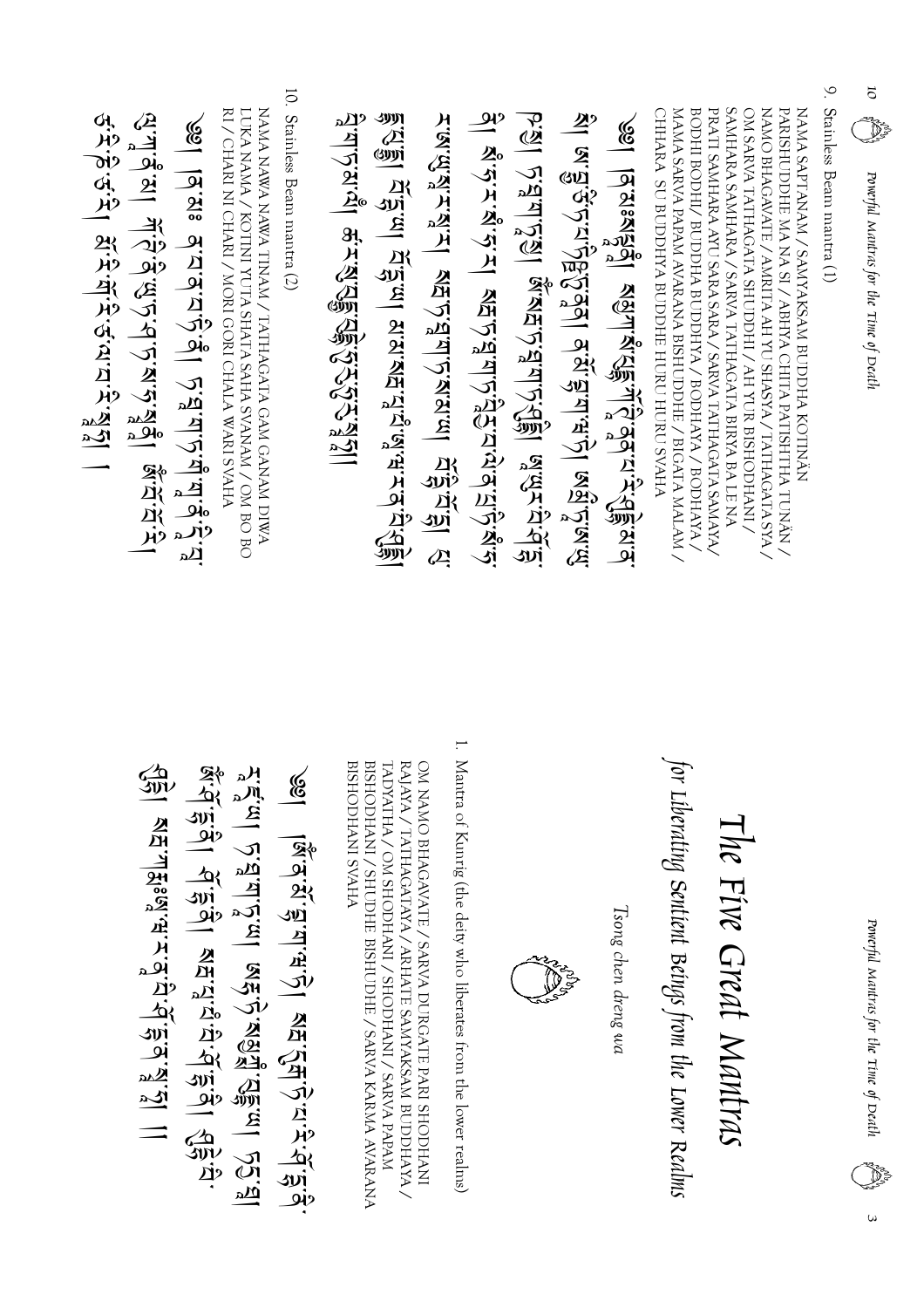en 1979.<br>Lindje Powerful Mantras for the Time of Death Powerful Mantras for the Time of Death

4

 $\overline{\mathcal{L}}$ 2. Mantra of Buddha Mitrugpa Mantra of Buddha Mitrugpa

**VHVAS VHONVN** PRATIHANA SARVA KARMA PARAM PARA NI ME SARVA SATTVA ROCHANI TROTANI TROTANI TRASANI TRASANI PRATIHANA NAMO RATNA TRAYAYA OM KAMKANI KAMKANI ROCHANI NANCHA SVAHA PRATIHANA SARVA KARMA PARAM PARA NI ME SARVA SATTVA ROCHANI TROTANI TROTANI TRASANI TRASANI PRATIHANA NAMO RATNA TRAYAYA OM KAMKANI KAMKANI ROCHANI

$$
\frac{1}{2}
$$

3. 3. Mantras of Namgyalma (Ushnishvijaya) Mantras of Namgyalma (Ushnishvijaya)

Punpuu Suo Long mantra:

SVABHAVA VISHUDDHE / ABHISHINCHANTU MAM / SARVA BUDDHE BUDDHE / VAJRE VAJRE MAHA VAJRE / SUVAJRE ADHISHTHANA ADHISHTHTE / SHUDDHE SHUDDHE / ADHISHTHANA ADHISHTHITE / SHUDDHE SHUDDHE / SPHARA / SPHARAYA SPHARAYA / SARVA BUDDHA JAYA JAYA / VIJAYA VIJAYA / SMRARA SMRARA / SPHARA JAYA JAYA / VIJAYA VIJAYA / SMRARA SMRARA / SPHARA KOTI PARISHUDDHE / VISPHUTA BUDDHE SHUDDHE / HE HE MATI MATI MAHA MATI / MAMATI SUMATI TATHATA / BHUTA / INOMIA VHVW INOMIA INOMIA / INOM VHVW INOM INOM PRATINI VARTAYA MAMA AYUR / VISHUDDHE SARVA PARISHUDDHE / SARVA KARMA AVARANA VISHUDDHE / MUDRE MUDRE MAHA MUDRE / VAJRA KAYA SAMHATANA SARVA TATHAGATA HRIDAYA / ADHISHTHANA ADHISHTHITE SARVA TATHAGATA MATE / DASHA BHUMI PRATISHTHITE / SARVA TATHAGATA AVALOKINI / SHAT PARAMITA PARIPURANI / VIJAYA PARISHUDDHE / SAHASRA RASMI SANCHO DITE / VIJAYA PARISHUDDHE / SAHASRA RASMI SANCHO DITE / NISHODHAYA / GAGANA SVABHAVA VISHUDDHE / USHNISHA VISHODHAYA / GAGANA SVABHAVA VISHUDDHE / USHNISHA **SAMDHARANI / SHODHAYA SHODHAYA / VISHODHAYA** MAHAMUDRA MANTRA PADAI / AHARA AHARA / MAMA AYUS TATHAGATA SUGATA VARA VACHANA AMRITA ABHISHEKARA , ASAMA SAMANTA AVABHASA SPHARANA GATI GAGANA ASAMA SAMANTA AVABHASA SPHARANA GATI GAGANA AYAHQOHSIV AYAA SHODHAYA / VISHODHAYA VISHODHAYA / BUDDHAYA TE NAMA / TA YA THA / OM BHRUM BHRUM OM NAMO BHAGAVATE SARVA TRAILOKYA PRATIVISHISHTAYA / BUDDHE BUDDHE / VAJRE VAJRE MAHA VAJRE / SUV SPHARA / SPHARAYA SPHARAYA / SARVA BUDDHA KOTI PARISHUDDHE / VISPHUTA BUDDHE SHUDDHE / HE HE MATI MATI MAHA MATI / MAMATI SUMATI TATHATA / BHUTA MUNI MUNI MAHA MUNI / VIMUNI VIMUNI MAHA VIMUNI / TATHAGATA / SAMAYA ADHISHTHANA ADHISHTHITE / OM TATHAGATA / SAMAYA ADHISHTHANA ADHISHTHITE / OM PRATINI VARTAYA MAMA AYUR / VISHUDDHE SARVA PARISHUDDHE / SARVA KARMA AVARANA VISHUDDHE / MUDRE MUDRE MAHA MUDRE / VAJRA KAYA SAMHATANA SARVA TATHAGATA HRIDAYA / ADHISHTHANA ADHISHTHITE / SARVA TATHAGATA MATE / DASHA BHUMI PRATISHTHITE / SARVA TATHAGATA AVALOKINI / SHAT PARAMITA PARIPURANI / SAMDHARANI / SHODHAYA SHODHAYA / VISHODHAYA MAHAMUDRA MANTRA PADAI / AHARA AHARA / MAMA AYUS TATHAGATA SUGATA VARA VACHANA AMRITA ABHISHEKARA / SVABHAVA VISHUDDHE / ABHISHINCHANTU MAM / SARVA BHRUM SHODHAYA SHODHAYA / VISHODHAYA VISHODHAYA / BUDDHAYA TE NAMA / TA YA THA / OM BHRUM BHRUM OM NAMO BHAGAVATE SARVA TRAILOKYA PRATIVISHISHTAYA /

 $\mathcal{Q}$ 

OM BHRUM SVAHA / OM AMRITA AYUR DA DAI SVAHA Short mantra: OM BHRUM SVAHA / OM AMRITA AYUR DA DAI SVAHA Short mantra:

<u>्रू</u>। ।<br>इ  $\partial \mathfrak{A}$ ą ⊉⊿מ aS) —<br>-<br>श्रृ<sub>९</sub>  $\bf \Omega$ <u>)21, </u> اکھ<br>بھ (SH<br>小 ລ∆∠2 ast  $\overline{\phantom{a}}$ 

At the conclusion, recite: At the conclusion, recite:

GATRE / AMITO GAMINI / AMITA AYURDADE / GAGANA KIRTI OM AMITE / AMITODA BHAVE / AMITE VIKRANTE / AMITA KARE SARVA KLESHA KSHAYAM KARI YE SVAHA KARE SARVA KLESHA KSHAYAM KARI YE SVAHA GATRE / AMITO GAMINI / AMITA AYURDADE / GAGANA KIRTI OM AMITE / AMITODA BHAVE / AMITE VIKRANTE / AMITA

6. Padmasambhava's mantra 6. Padmasambhava's mantra

OM AH HUM VAJRA GURU PÄDMA SIDDHI HUM OM AH HUM VAJRA GURU PÄDMA SIDDHI HUM

 $\frac{1}{2}$  ,  $\frac{1}{2}$  ,  $\frac{1}{2}$  $\boldsymbol{\Sigma}$ )ጢ  $\frac{A}{\sqrt{2}}$  $\bf \Sigma$ 2月(2010)<br>- 1911)<br>- 1911, 1911

7. Mantra of Kunrig (the deity who liberates from the lower realms) 7. Mantra of Kunrig (the deity who liberates from the lower realms)

RAJAYA / TATHAGATAYA / ARHATE SAMYAKSAM BUDDHAYA / OM NAMO BHAGAVATE / SARVA DURGATE PARI SHODHANI **AHAVS INAHQOHSIS** BISHODHANI SVAHA BISHODHANI / SHUDHE BISHUDHE / SARVA KARMA AVARANA BISHODHANI / SHUDHE BISHUDHE / SARVA KARMA AVARANA TADYATHA / OM SHODHANI / SHODHANI / SARVA PAPAM TADYATHA / OM SHODHANI / SHODHANI / SARVA PAPAM RAJAYA / TATHAGATAYA / ARHATE SAMYAKSAM BUDDHAYA / OM NAMO BHAGAVATE / SARVA DURGATE PARI SHODHANI

.<u>ख</u>़ा ।ब्र \_બ<br>\_બૂર્ **PD**  $\frac{1}{2}$ ረ<br>ካ  $\sum_{i,j}$ ム・ル・ムー आ<br>الإ بل<sub>اھ</sub><br>پالا<sub>ھ</sub>  $\overline{z}$ اب<br>الك<br>الك  $\boldsymbol{\Sigma}$ A ?୯ଧ بايلا $\ddot{\phantom{1}}$  $\boldsymbol{\Sigma}$  $\smallsetminus$ ্য ان)<br>الم

 $\frac{5}{3}$  ,  $\frac{1}{3}$  ,  $\frac{1}{3}$  $\frac{c}{\partial t}$ ي<br>اي<br>اي )ጢ -<br>2H<br>·罗<br>·罗 <u>ব্য সে</u> <u>asi</u>o<br>—

OM AH GURU HASA VAJRA SARVA SIDDHI PHALA HUM OM AH GURU HASA VAJRA SARVA SIDDHI PHALA HUM

8. Milarepa's mantra 8. Milarepa's mantra

⊠न्ं नाहः<br>बन्द्रं नाहः **かり** إفر ्<br>पुर ふか \_ઞું لار<br>أك-

 $\overline{\phantom{a}}$ 

 $\overline{\mathcal{C}}$  $\frac{3}{\sqrt{2}}$ 

اط<br>أكـد  $\overline{\phantom{0}}$ n<br>Si <u>रण्ड</u>  $\overline{\phantom{0}}$ 3m<br>|<br>|<br>|  $\Delta$ र् 3m<br><u>آل</u>ک ረ<br>ካ ب<br>بر<br>1  $\vec{\mathbf{v}}$ ्यूर<br>पुर 3m<br>|<br>|<br>|  $\overline{\mathcal{C}}$ ふい ক<br>ম

%<br>\<u>r\</u><br>(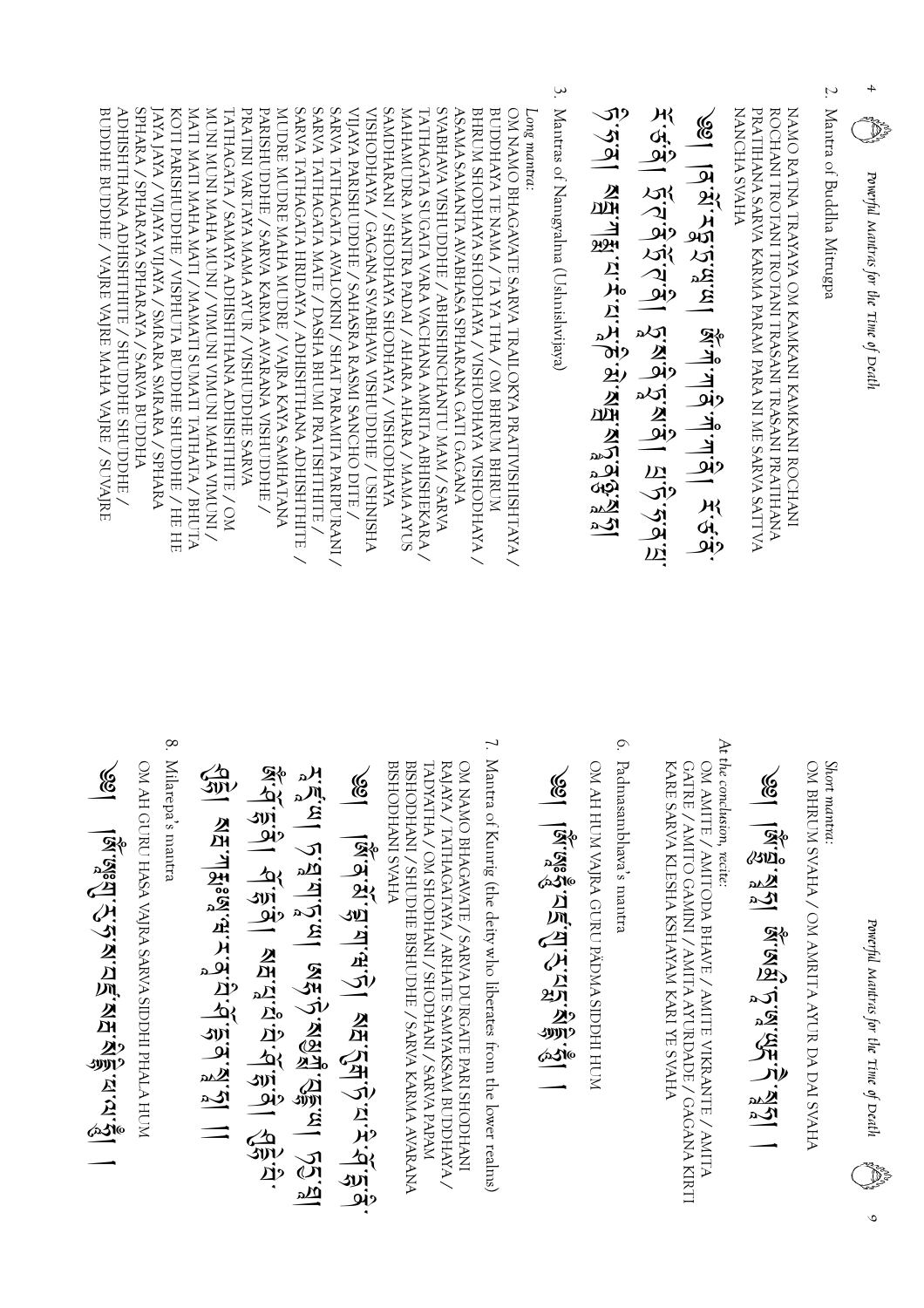$\mathbf{v}$ 

Powerful Mantras for the Time of Death

Powerful Mantras for the Time of Death Powerful Mantras for the Time of Death

8

- Σ. 5. Mantras of Namgyalma Mantras of Namgyalma
- Long mantra:

SARVA TATHAGATA AVALOKINI / SHAT PARAMITA PARIPURANI / SVABHAVA VISHUDDHE / ABHISHINCHANTU MAM / SARVA MUDRE MUDRE MAHA MUDRE / MAHAMUDRA MANTRA PADA SARVA TATHAGATA HRIDAYA / ADHISHTHANA ADHISHTHITE / MOCHAYA MOCHAYA / SAMANTA RASMI PARISHUDDHE , SHODHAYA / VISHODHAYA VISHODHAYA / SAMANTANA MOCHAYA MOCHAYA / VIMOCHAYA VIMOCHAYA / SHODHAYA A AYAH / BODHAYA BODHAYA / VIBODHAYA VIBODHAYA / **AYHOUS \ ANTU \ BUDDEN AYHOUS** GATI PARISHUDDHISHCHA / SARVA TATHAGATASHCHA / MAM NANCHA KAYA PARISHUDDHIR BHAVATU / ME SADA SARVA VAJRAMA BHAVATU MAMA SHARIRAM / SARVA SATTVA VAJRAMA BHAVATU MAMA SHARIRAM / SARVA SATTVA GARBHE / VAJROD BHAVE / VAJRA SAMBHAVE / VAJRE VAJRINI / VAJRA GARBHE JAYA GARBHE / VIJAYA GARBHE / VAJRA JVALA VAJRA GARBHE JAYA GARBHE / VIJAYA GARBHE / VAJRA JVALABUDDHE BUDDHE / VAJRE VAJRE MAHA VAJRE / SUVAJRE ADHISHTHANA ADHISHTHTE / SHUDDHE SHUDDHE / ADHISHTHANA ADHISHTHITE / SHUDDHE SHUDDHE / SPHARA / SPHARAYA SPHARAYA / SARVA BUDDHA JAYA JAYA / VIJAYA VIJAYA / SMRARA SMRARA / SPHARA JAYA JAYA / VIJAYA VIJAYA / SMRARA SMRARA / SPHARA KOTI PARISHUDDHE / VISPHUTA BUDDHE SHUDDHE / HE HE MATI MATI MAHA MATI / MAMATI SUMATI TATHATA / BHUTA / INOMIA VHVN INOMIA INOMIA / INOM VHVN INOM INOM PRATINI VARTAYA MAMA AYUR / VISHUDDHE SARVA PARISHUDDHE / SARVA KARMA AVARANA VISHUDDHE / MUDRE MUDRE MAHA MUDRE / VAJRA KAYA SAMHATANA SARVA TATHAGATA HRIDAYA / ADHISHTHANA ADHISHTHITE SARVA TATHAGATA MATE / DASHA BHUMI PRATISHTHITE / VIJAYA PARISHUDDHE / SAHASRA RASMI SANCHO DITE / VIJAYA PARISHUDDHE / SAHASRA RASMI SANCHO DITE / NISHODHAYA / GAGANA SVABHAVA VISHUDDHE / USHNISHA VISHODHAYA / GAGANA SVABHAVA VISHUDDHE / USHNISHA **SAMDHARANI / SHODHAYA SHODHAYA / VISHODHAYA** MAHAMUDRA MANTRA PADAI / AHARA AHARA / MAMA AYUS TATHAGATA SUGATA VARA VACHANA AMRITA ABHISHEKARA / ASAMA SAMANTA AVABHASA SPHARANA GATI GAGANA ASAMA SAMANTA AVABHASA SPHARANA GATI GAGANA **BHRUM SHODHAYA SHODHAYA / VISHODHAYA VISHODHAYA /** BUDDHAYA TE NAMA / TADYATHA / OM BHRUM BHRUM OM NAMO BHAGAVATE SARVA TRAILOKYA PRATIVISHISHTAYA / SVAHA MUDRE MUDRE MAHA MUDRE / MAHAMUDRA MANTRA PADAI SARVA TATHAGATA HRIDAYA / ADHISHTHANA ADHISHTHITE / MOCHAYA MOCHAYA / SAMANTA RASMI PARISHUDDHE / SHODHAYA / VISHODHAYA VISHODHAYA / SAMANTANA MOCHAYA MOCHAYA / VIMOCHAYA VIMOCHAYA / SHODHAYA SIDDHYA / BODHAYA BODHAYA / VIBODHAYA VIBODHAYA / SAMASHVAS YANTU / BUDDHYA BUDDHYA / SIDDHYA GATI PARISHUDDHISHCHA / SARVA TATHAGATASHCHA / MAM NANCHA KAYA PARISHUDDHIR BHAVATU / ME SADA SARVA GARBHE / VAJROD BHAVE / VAJRA SAMBHAVE / VAJRE VAJRINI / BUDDHE BUDDHE / VAJRE VAJRE MAHA VAJRE / SUV SPHARA / SPHARAYA SPHARAYA / SARVA BUDDHA KOTI PARISHUDDHE / VISPHUTA BUDDHE SHUDDHE / HE HE MATI MATI MAHA MATI / MAMATI SUMATI TATHATA / BHUTA MUNI MUNI MAHA MUNI / VIMUNI VIMUNI MAHA VIMUNI / TATHAGATA / SAMAYA ADHISHTHANA ADHISHTHITE / OM TATHAGATA / SAMAYA ADHISHTHANA ADHISHTHITE / OM PRATINI VARTAYA MAMA AYUR / VISHUDDHE SARVA PARISHUDDHE / SARVA KARMA AVARANA VISHUDDHE / MUDRE MUDRE MAHA MUDRE / VAJRA KAYA SAMHATANA SARVA TATHAGATA HRIDAYA / ADHISHTHANA ADHISHTHITE / SARVA TATHAGATA MATE / DASHA BHUMI PRATISHTHITE / SARVA TATHAGATA AVALOKINI / SHAT PARAMITA PARIPURANI / SAMDHARANI / SHODHAYA SHODHAYA / VISHODHAYA MAHAMUDRA MANTRA PADAI / AHARA AHARA / MAMA AYUS TATHAGATA SUGATA VARA VACHANA AMRITA ABHISHEKARA / SVABHAVA VISHUDDHE / ABHISHINCHANTU MAM / SARVA BHRUM SHODHAYA SHODHAYA / VISHODHAYA VISHODHAYA / BUDDHAYA TE NAMA / TADYATHA / OM BHRUM BHRUM OM NAMO BHAGAVATE SARVA Long mantra TRAILOKYA PRATIVISHISHTAYA /

> SARVA TATHAGATA HRIDAYA / ADHISHTHANA ADHISHTHITE / A AYAH / BODHAYA BODHAYA / VIBODHAYA VIBODHAYA / **ANHIQUIS \ ANTU / BUDDHYA ANHIDATA / SNARA** GATI PARISHUDDHISHCHA / SARVA TATHAGATASHCHA / MAM NANCHA KAYA PARISHUDDHIR BHAVATU / ME SADA SARVA VAJRAMA BHAVATU MAMA SHARIRAM / SARVA SATTVA GARBHE / VAJROD BHAVE / VAJRA SAMBHAVE / VAJRE VAJRINI / SHODHAYA / VISHODHAYA VISHODHAYA / SAMANTANA WOCHAYA MOCHAYA / VIMOCHAYA VIMOCHAYA / SHODHAYA VAJRAMA BHAVATU MAMA SHARIRAM / SARVA SATTVA VAJRA GARBHE JAYA GARBHE / VIJAYA GARBHE / VAJRA JVALA SVAHA MUDRE MUDRE MAHA MUDRE / MAHAMUDRA MANTRA PADA MUDRE MUDRE MAHA MUDRE / MAHAMUDRA MANTRA PADAI SARVA TATHAGATA HRIDAYA / ADHISHTHANA ADHISHTHITE / MOCHAYA MOCHAYA / SAMANTA RASMI PARISHUDDHE / MOCHAYA MOCHAYA / SAMANTA RASMI PARISHUDDHE / SHODHAYA / VISHODHAYA VISHODHAYA / SAMANTANA MOCHAYA MOCHAYA / VIMOCHAYA VIMOCHAYA / SHODHAYA SIDDHYA / BODHAYA BODHAYA / VIBODHAYA VIBODHAYA / SAMASHVAS YANTU / BUDDHYA BUDDHYA / SIDDHYA GATI PARISHUDDHISHCHA / SARVA TATHAGATASHCHA / MAM NANCHA KAYA PARISHUDDHIR BHAVATU / ME SADA SARVA GARBHE / VAJROD BHAVE / VAJRA SAMBHAVE / VAJRE VAJRINI / VAJRA GARBHE JAYA GARBHE / VIJAYA GARBHE / VAJRA JVALA

Short mantra: Short mantra:

OM BHRUM SVAHA / OM AMRITA AYUR DA DE SVAHA OM BHRUM SVAHA / OM AMRITA AYUR DA DE SVAHA

<u>्रूते । हि</u>  $\partial \mathbf{u}$ الا∕دھ اکھ —<br>%्र جو<br>ديور اک<br>ای<br>ای 第<br>亚 الا∆ھ اکھ  $\overline{\phantom{a}}$ 

At the conclusion, recite: At the conclusion, recite:

OM AMITE / AMITODA BHAVE / AMITE VIKRANTE / AMITA KARE SARVA KLESHA KSHAYAM KARI YE SVAHA GATRE / AMITO GAMINI / AMITA AYURDADE / GAGANA KIRTI KARE SARVA KLESHA KSHAYAM KARI YE SVAHA GATRE / AMITO GAMINI / AMITA AYURDADE / GAGANA KIRTI OM AMITE / AMITODA BHAVE / AMITE VIKRANTE / AMITA

 $4.$ 4. Stainless Pinnacle (Stainless Pinnacle (Tsug tor dri me) Tsug tor dri me

MAMA AH YU SAMSHODHAYA / MAMA SARVA PAPAM SARVA GARBHE JVALA JVALA / DHARMA DHATU GARBHE SAMBHARA HEVY HUM / AM BAM SAM JA SVAHA NAMA TREYA DHIKANAM / SARVA TATHAGATA HRI DAYA HUM HUM / AM BAM SAM JA SVAHA TATHAGATA SANTOSHNISHA BIMALE BISHUDDHE HUM HUM MAMA AH YU SAMSHODHAYA / MAMA SARVA PAPAM SARVA GARBHE JVALA JVALA / DHARMA DHATU GARBHE SAMBHARA NAMA TREYA DHIKANAM / SARVA TATHAGATA HRI DAYA FATHAGATA SANTOSHNISHA BIMALE BISHUDDHE HUM HUM

5. Wish-Granting Wheel mantra (Tong gyu ye pai shag pa5. Wish-Granting Wheel mantra (Tong gyu ye pai shag pa)

OM PADMO USHNISHA BIMALE HUM PHAT OM PÄDMO USHNISHA BIMALE HUM PHAT

 $\frac{1}{10}$ <u>ጁ</u>ት  $\boldsymbol{\Sigma}$  $\vec{E}$  $\frac{21}{2}$ 

ट्यार्<br>ब्लॅट्रें<br>स्रोत ەلگە  $\frac{\Delta p}{2}$